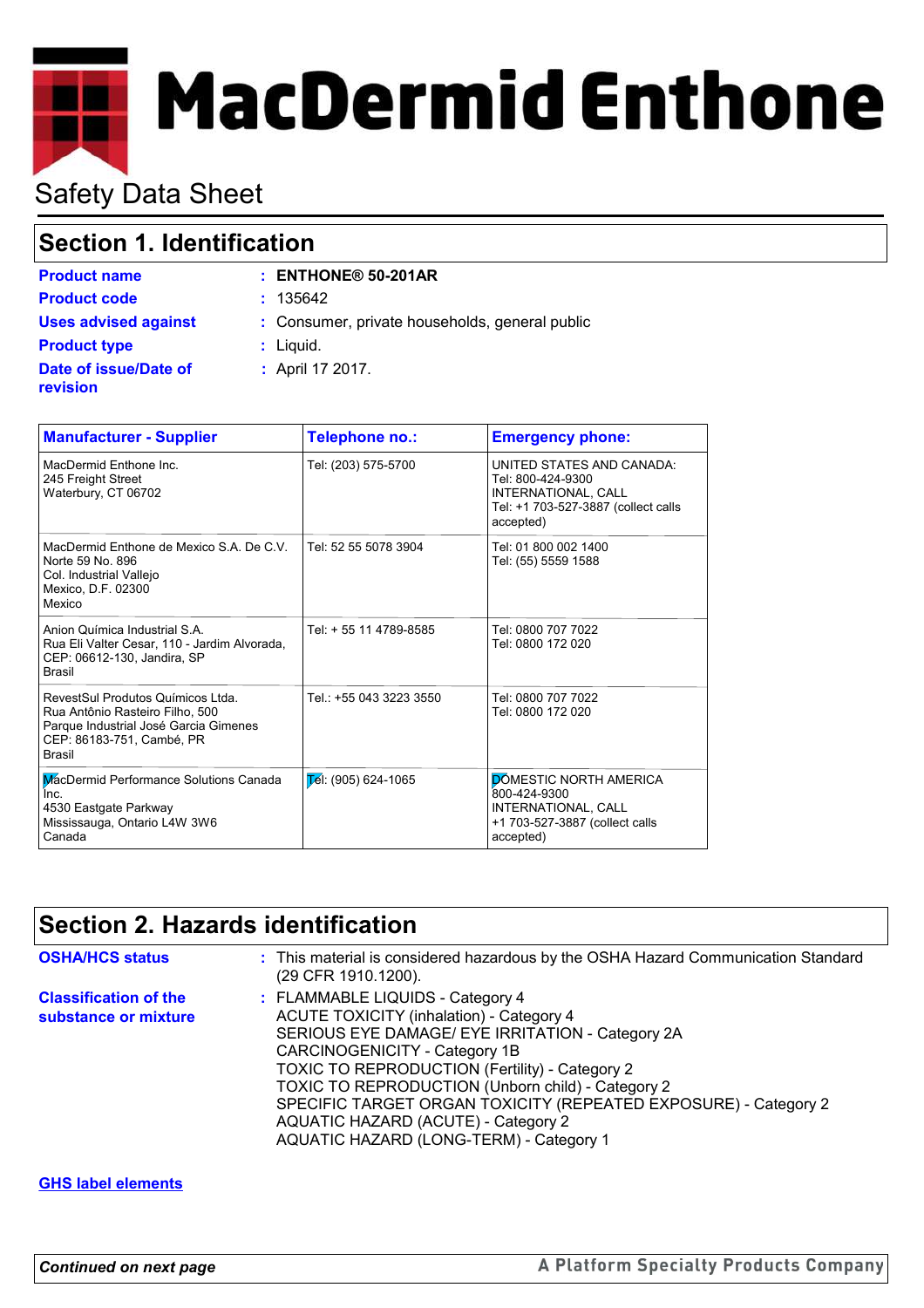# **Section 2. Hazards identification**

| <b>Hazard pictograms</b>                   |                                                                                                                                                                                                                                                                                                                                                                                                                                                                         |
|--------------------------------------------|-------------------------------------------------------------------------------------------------------------------------------------------------------------------------------------------------------------------------------------------------------------------------------------------------------------------------------------------------------------------------------------------------------------------------------------------------------------------------|
| <b>Signal word</b>                         | Danger                                                                                                                                                                                                                                                                                                                                                                                                                                                                  |
| <b>Hazard statements</b>                   | : Combustible liquid.<br>Harmful if inhaled.<br>Causes serious eye irritation.<br>May cause cancer.<br>Suspected of damaging fertility or the unborn child.<br>May cause damage to organs through prolonged or repeated exposure.<br>Very toxic to aquatic life with long lasting effects.                                                                                                                                                                              |
| <b>Precautionary statements</b>            |                                                                                                                                                                                                                                                                                                                                                                                                                                                                         |
| <b>Prevention</b>                          | : Obtain special instructions before use. Do not handle until all safety precautions have<br>been read and understood. Wear protective gloves. Wear eye or face protection.<br>Keep away from flames and hot surfaces. - No smoking. Use only outdoors or in a well-<br>ventilated area. Avoid release to the environment. Do not breathe vapor. Wash hands<br>thoroughly after handling.                                                                               |
| <b>Response</b>                            | : Collect spillage. Get medical attention if you feel unwell. IF exposed or concerned: Get<br>medical attention. IF INHALED: Remove victim to fresh air and keep at rest in a<br>position comfortable for breathing. Call a POISON CENTER or physician if you feel<br>unwell. IF IN EYES: Rinse cautiously with water for several minutes. Remove contact<br>lenses, if present and easy to do. Continue rinsing. If eye irritation persists: Get<br>medical attention. |
| <b>Storage</b>                             | : Store locked up. Store in a well-ventilated place. Keep cool.                                                                                                                                                                                                                                                                                                                                                                                                         |
| <b>Disposal</b>                            | : Dispose of contents and container in accordance with all local, regional, national and<br>international regulations.                                                                                                                                                                                                                                                                                                                                                  |
| <b>Hazards not otherwise</b><br>classified | : None known.                                                                                                                                                                                                                                                                                                                                                                                                                                                           |

## **Section 3. Composition/information on ingredients**

**Substance/mixture :** Mixture

| <b>Ingredient name</b>              | $\frac{9}{6}$ | <b>CAS number</b> |
|-------------------------------------|---------------|-------------------|
| <b>barium</b> sulfate               | $10 - 20$     | 7727-43-7         |
| Inorganic cadmium compounds         | $10 - 20$     |                   |
| $ 2-(2-ethoxyethoxy)ethyl$ acetate  | $10 - 20$     | $112 - 15 - 2$    |
| $(2$ -methoxymethylethoxy) propanol | $1 - 10$      | 34590-94-8        |
| 2-methoxy-1-methylethyl acetate     | $1 - 10$      | 108-65-6          |
| zinc Salt                           | $1 - 10$      |                   |
| petroleum solvent naphtha           | $1 - 10$      |                   |
| Inorganic filler                    | $ 0.1 - 1.0$  |                   |

Any concentration shown as a range is to protect confidentiality or is due to batch variation.

**There are no additional ingredients present which, within the current knowledge of the supplier and in the concentrations applicable, are classified as hazardous to health or the environment and hence require reporting in this section.**

**Occupational exposure limits, if available, are listed in Section 8.**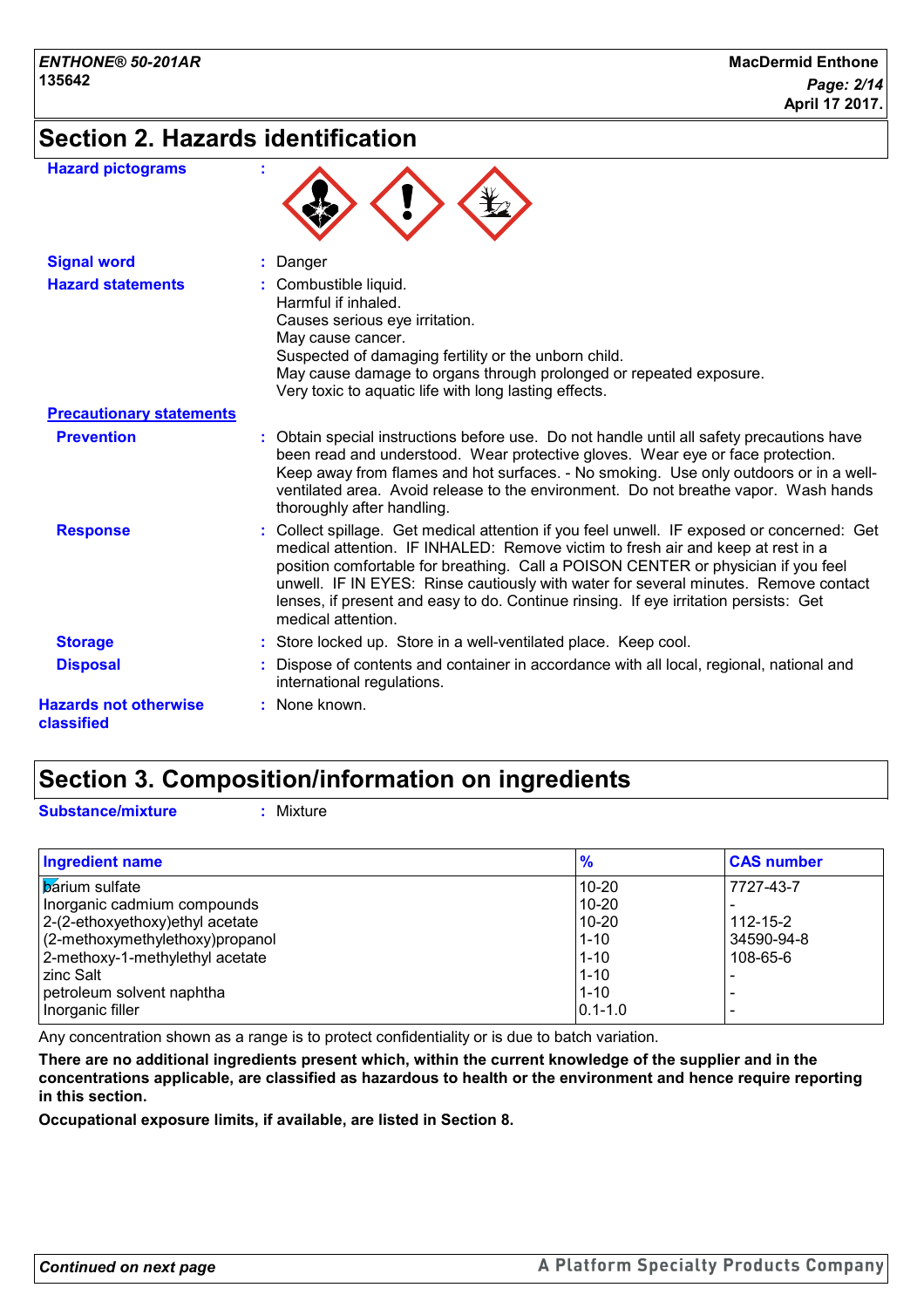# **Section 4. First aid measures**

#### **Description of necessary first aid measures**

| <b>Eye contact</b>  | : Check for and remove any contact lenses. Immediately flush eyes with running water<br>for at least 30 minutes, keeping eyelids open. Get medical attention.                                                                                                                                                                                                                                                                                                                                                                                                                                                                                                                                                                                                             |
|---------------------|---------------------------------------------------------------------------------------------------------------------------------------------------------------------------------------------------------------------------------------------------------------------------------------------------------------------------------------------------------------------------------------------------------------------------------------------------------------------------------------------------------------------------------------------------------------------------------------------------------------------------------------------------------------------------------------------------------------------------------------------------------------------------|
| <b>Inhalation</b>   | : Remove victim to fresh air and keep at rest in a position comfortable for breathing. If it<br>is suspected that mists are still present, the rescuer should wear an appropriate mask<br>or self-contained breathing apparatus. If not breathing, if breathing is irregular or if<br>respiratory arrest occurs, provide artificial respiration or oxygen by trained personnel. It<br>may be dangerous to the person providing aid to give mouth-to-mouth resuscitation.<br>Get medical attention. If necessary, call a poison center or physician. If unconscious,<br>place in recovery position and get medical attention immediately. Maintain an open<br>airway. Loosen tight clothing such as a collar, tie, belt or waistband.                                      |
| <b>Skin contact</b> | : Flush contaminated skin with plenty of water. Remove contaminated clothing and<br>shoes. Wash contaminated clothing thoroughly with water before removing it, or wear<br>gloves. Continue to rinse for at least 15 minutes. Get medical attention. Wash clothing<br>before reuse. Clean shoes thoroughly before reuse.                                                                                                                                                                                                                                                                                                                                                                                                                                                  |
| <b>Ingestion</b>    | : Wash out mouth with water. Remove dentures if any. Remove victim to fresh air and<br>keep at rest in a position comfortable for breathing. If material has been swallowed and<br>the exposed person is conscious, give small quantities of water to drink. Stop if the<br>exposed person feels sick as vomiting may be dangerous. Do not induce vomiting<br>unless directed to do so by medical personnel. If vomiting occurs, the head should be<br>kept low so that vomit does not enter the lungs. Get medical attention. Never give<br>anything by mouth to an unconscious person. If unconscious, place in recovery position<br>and get medical attention immediately. Maintain an open airway. Loosen tight clothing<br>such as a collar, tie, belt or waistband. |

#### **Most important symptoms/effects, acute and delayed**

| <b>Potential acute health effects</b> |                                                                                                                                |
|---------------------------------------|--------------------------------------------------------------------------------------------------------------------------------|
| <b>Eye contact</b>                    | Causes serious eye irritation.                                                                                                 |
| <b>Inhalation</b>                     | Harmful if inhaled.                                                                                                            |
| <b>Skin contact</b>                   | No known significant effects or critical hazards.                                                                              |
| <b>Ingestion</b>                      | No known significant effects or critical hazards.                                                                              |
| <b>Over-exposure signs/symptoms</b>   |                                                                                                                                |
| <b>Eye contact</b>                    | : Adverse symptoms may include the following:<br>pain or irritation<br>watering<br>redness                                     |
| <b>Inhalation</b>                     | : Adverse symptoms may include the following:<br>reduced fetal weight<br>increase in fetal deaths<br>skeletal malformations    |
| <b>Skin contact</b>                   | : Adverse symptoms may include the following:<br>reduced fetal weight<br>increase in fetal deaths<br>skeletal malformations    |
| <b>Ingestion</b>                      | : Adverse symptoms may include the following:<br>reduced fetal weight<br>increase in fetal deaths<br>skeletal malformations    |
|                                       | <b>Indication of immediate medical attention and special treatment needed, if necessary</b>                                    |
| <b>Notes to physician</b>             | : Treat symptomatically. Contact poison treatment specialist immediately if large<br>quantities have been ingested or inhaled. |
| <b>Specific treatments</b>            | : No specific treatment.                                                                                                       |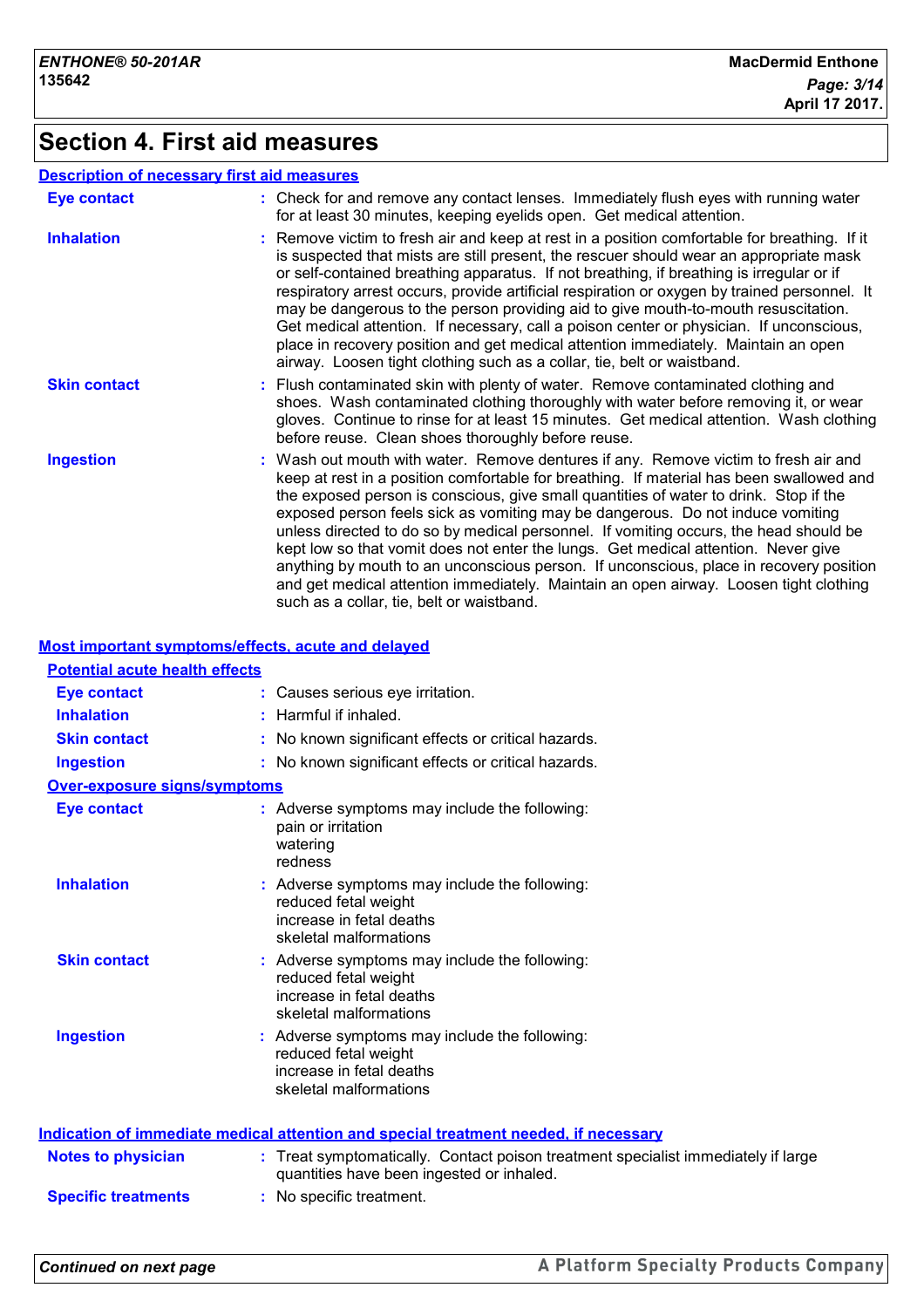# **Section 4. First aid measures**

| <b>Protection of first-aiders</b> | : No action shall be taken involving any personal risk or without suitable training. If it is<br>suspected that mists are still present, the rescuer should wear an appropriate mask or<br>self-contained breathing apparatus. It may be dangerous to the person providing aid to<br>give mouth-to-mouth resuscitation. Wash contaminated clothing thoroughly with water<br>before removing it, or wear gloves. |
|-----------------------------------|-----------------------------------------------------------------------------------------------------------------------------------------------------------------------------------------------------------------------------------------------------------------------------------------------------------------------------------------------------------------------------------------------------------------|
|-----------------------------------|-----------------------------------------------------------------------------------------------------------------------------------------------------------------------------------------------------------------------------------------------------------------------------------------------------------------------------------------------------------------------------------------------------------------|

**See toxicological information (Section 11)**

| <b>Section 5. Fire-fighting measures</b>                 |                                                                                                                                                                                                                                                                                                                                                                                                                              |  |  |  |  |
|----------------------------------------------------------|------------------------------------------------------------------------------------------------------------------------------------------------------------------------------------------------------------------------------------------------------------------------------------------------------------------------------------------------------------------------------------------------------------------------------|--|--|--|--|
| <b>Extinguishing media</b>                               |                                                                                                                                                                                                                                                                                                                                                                                                                              |  |  |  |  |
| <b>Suitable extinguishing</b><br>media                   | : Use dry chemical, CO2, water spray (fog) or foam.                                                                                                                                                                                                                                                                                                                                                                          |  |  |  |  |
| <b>Unsuitable extinguishing</b><br>media                 | : Do not use water jet.                                                                                                                                                                                                                                                                                                                                                                                                      |  |  |  |  |
| <b>Specific hazards arising</b><br>from the chemical     | : Combustible liquid. In a fire or if heated, a pressure increase will occur and the<br>container may burst, with the risk of a subsequent explosion. Runoff to sewer may<br>create fire or explosion hazard. This material is very toxic to aquatic life with long lasting<br>effects. Fire water contaminated with this material must be contained and prevented<br>from being discharged to any waterway, sewer or drain. |  |  |  |  |
| <b>Hazardous thermal</b><br>decomposition products       | Decomposition products may include the following materials:<br>carbon dioxide<br>carbon monoxide<br>sulfur oxides<br>metal oxide/oxides                                                                                                                                                                                                                                                                                      |  |  |  |  |
| <b>Special protective actions</b><br>for fire-fighters   | Promptly isolate the scene by removing all persons from the vicinity of the incident if<br>there is a fire. No action shall be taken involving any personal risk or without suitable<br>training. Move containers from fire area if this can be done without risk. Use water<br>spray to keep fire-exposed containers cool.                                                                                                  |  |  |  |  |
| <b>Special protective</b><br>equipment for fire-fighters | Fire-fighters should wear appropriate protective equipment and self-contained breathing<br>apparatus (SCBA) with a full face-piece operated in positive pressure mode.                                                                                                                                                                                                                                                       |  |  |  |  |

## **Section 6. Accidental release measures**

#### **Personal precautions, protective equipment and emergency procedures**

| For non-emergency<br>personnel   | : No action shall be taken involving any personal risk or without suitable training.<br>Evacuate surrounding areas. Keep unnecessary and unprotected personnel from<br>entering. Do not touch or walk through spilled material. Shut off all ignition sources.<br>No flares, smoking or flames in hazard area. Avoid breathing vapor or mist. Provide<br>adequate ventilation. Wear appropriate respirator when ventilation is inadequate. Put<br>on appropriate personal protective equipment. |
|----------------------------------|-------------------------------------------------------------------------------------------------------------------------------------------------------------------------------------------------------------------------------------------------------------------------------------------------------------------------------------------------------------------------------------------------------------------------------------------------------------------------------------------------|
| For emergency responders :       | If specialised clothing is required to deal with the spillage, take note of any information<br>in Section 8 on suitable and unsuitable materials. See also the information in "For non-<br>emergency personnel".                                                                                                                                                                                                                                                                                |
| <b>Environmental precautions</b> | : Avoid dispersal of spilled material and runoff and contact with soil, waterways, drains<br>and sewers. Inform the relevant authorities if the product has caused environmental<br>pollution (sewers, waterways, soil or air). Water polluting material. May be harmful to<br>the environment if released in large quantities. Collect spillage.                                                                                                                                               |

**Methods and materials for containment and cleaning up**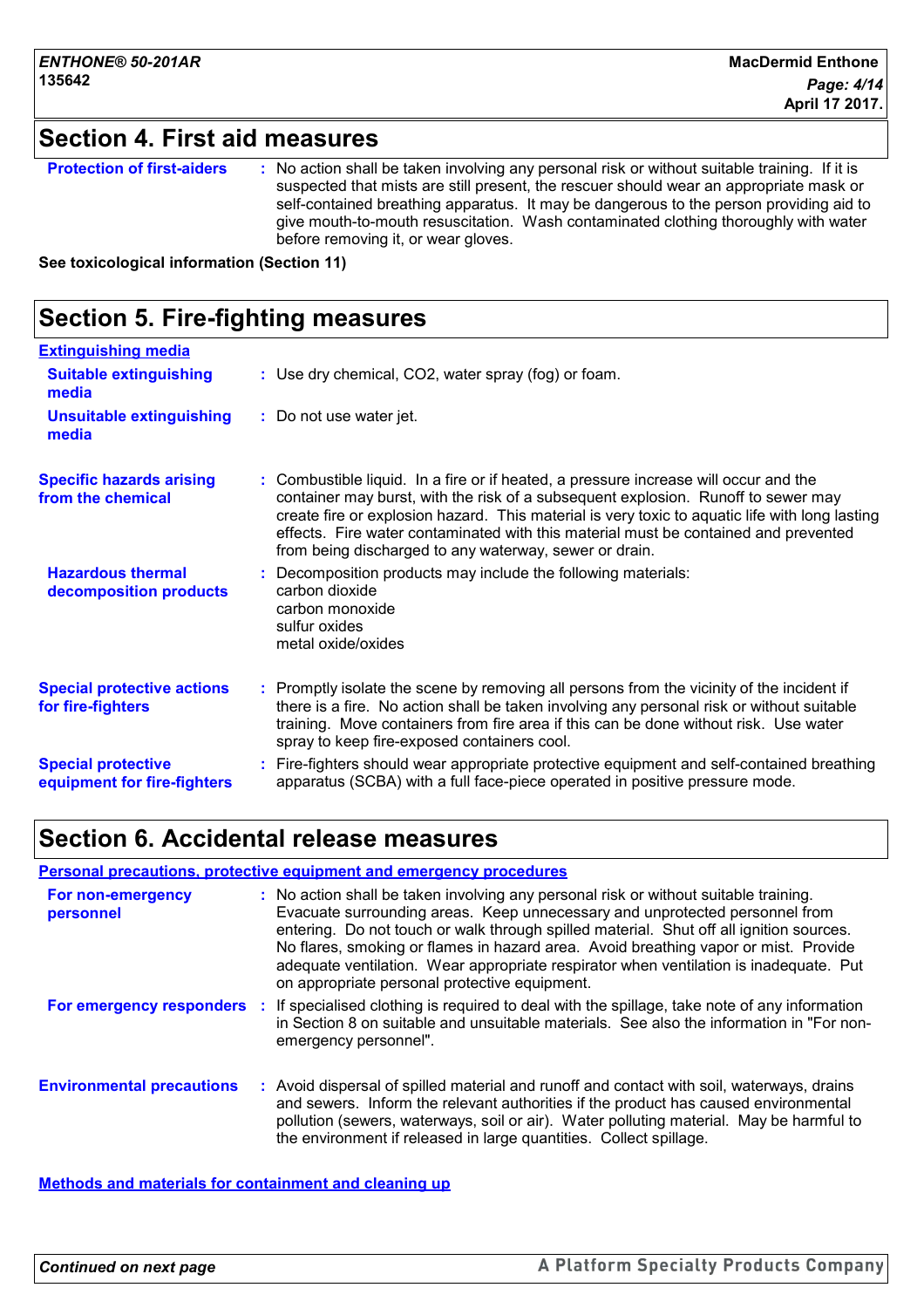# **Section 6. Accidental release measures**

| <b>Small spill</b> | : Stop leak if without risk. Move containers from spill area. Use spark-proof tools and<br>explosion-proof equipment. Dilute with water and mop up if water-soluble. Alternatively,<br>or if water-insoluble, absorb with an inert dry material and place in an appropriate waste                                                                                                                                                                                                                                                                                                                                                                                                                                                                                    |
|--------------------|----------------------------------------------------------------------------------------------------------------------------------------------------------------------------------------------------------------------------------------------------------------------------------------------------------------------------------------------------------------------------------------------------------------------------------------------------------------------------------------------------------------------------------------------------------------------------------------------------------------------------------------------------------------------------------------------------------------------------------------------------------------------|
|                    | disposal container. Dispose of via a licensed waste disposal contractor.                                                                                                                                                                                                                                                                                                                                                                                                                                                                                                                                                                                                                                                                                             |
| <b>Large spill</b> | : Stop leak if without risk. Move containers from spill area. Use spark-proof tools and<br>explosion-proof equipment. Approach release from upwind. Prevent entry into sewers,<br>water courses, basements or confined areas. Wash spillages into an effluent treatment<br>plant or proceed as follows. Contain and collect spillage with non-combustible,<br>absorbent material e.g. sand, earth, vermiculite or diatomaceous earth and place in<br>container for disposal according to local regulations (see Section 13). Dispose of via a<br>licensed waste disposal contractor. Contaminated absorbent material may pose the<br>same hazard as the spilled product. Note: see Section 1 for emergency contact<br>information and Section 13 for waste disposal. |

# **Section 7. Handling and storage**

#### **Precautions for safe handling**

| <b>Protective measures</b>                                                       | : Put on appropriate personal protective equipment (see Section 8). Avoid exposure -<br>obtain special instructions before use. Avoid exposure during pregnancy. Do not<br>handle until all safety precautions have been read and understood. Do not get in eyes<br>or on skin or clothing. Do not breathe vapor or mist. Do not ingest. Avoid release to<br>the environment. Use only with adequate ventilation. Wear appropriate respirator when<br>ventilation is inadequate. Do not enter storage areas and confined spaces unless<br>adequately ventilated. Keep in the original container or an approved alternative made<br>from a compatible material, kept tightly closed when not in use. Store and use away<br>from heat, sparks, open flame or any other ignition source. Use explosion-proof<br>electrical (ventilating, lighting and material handling) equipment. Use only non-sparking<br>tools. Empty containers retain product residue and can be hazardous. Do not reuse<br>container. |
|----------------------------------------------------------------------------------|-----------------------------------------------------------------------------------------------------------------------------------------------------------------------------------------------------------------------------------------------------------------------------------------------------------------------------------------------------------------------------------------------------------------------------------------------------------------------------------------------------------------------------------------------------------------------------------------------------------------------------------------------------------------------------------------------------------------------------------------------------------------------------------------------------------------------------------------------------------------------------------------------------------------------------------------------------------------------------------------------------------|
| <b>Advice on general</b><br>occupational hygiene                                 | : Eating, drinking and smoking should be prohibited in areas where this material is<br>handled, stored and processed. Workers should wash hands and face before eating,<br>drinking and smoking. Remove contaminated clothing and protective equipment before<br>entering eating areas. See also Section 8 for additional information on hygiene<br>measures.                                                                                                                                                                                                                                                                                                                                                                                                                                                                                                                                                                                                                                             |
| <b>Conditions for safe storage,</b><br>including any<br><b>incompatibilities</b> | : Store in accordance with local regulations. Store in a segregated and approved area.<br>Store in original container protected from direct sunlight in a dry, cool and well-ventilated<br>area, away from incompatible materials (see Section 10) and food and drink. Store<br>locked up. Eliminate all ignition sources. Separate from oxidizing materials. Keep<br>container tightly closed and sealed until ready for use. Containers that have been<br>opened must be carefully resealed and kept upright to prevent leakage. Do not store in<br>unlabeled containers. Use appropriate containment to avoid environmental<br>contamination.                                                                                                                                                                                                                                                                                                                                                          |

## **Section 8. Exposure controls/personal protection**

**Control parameters Occupational exposure limits**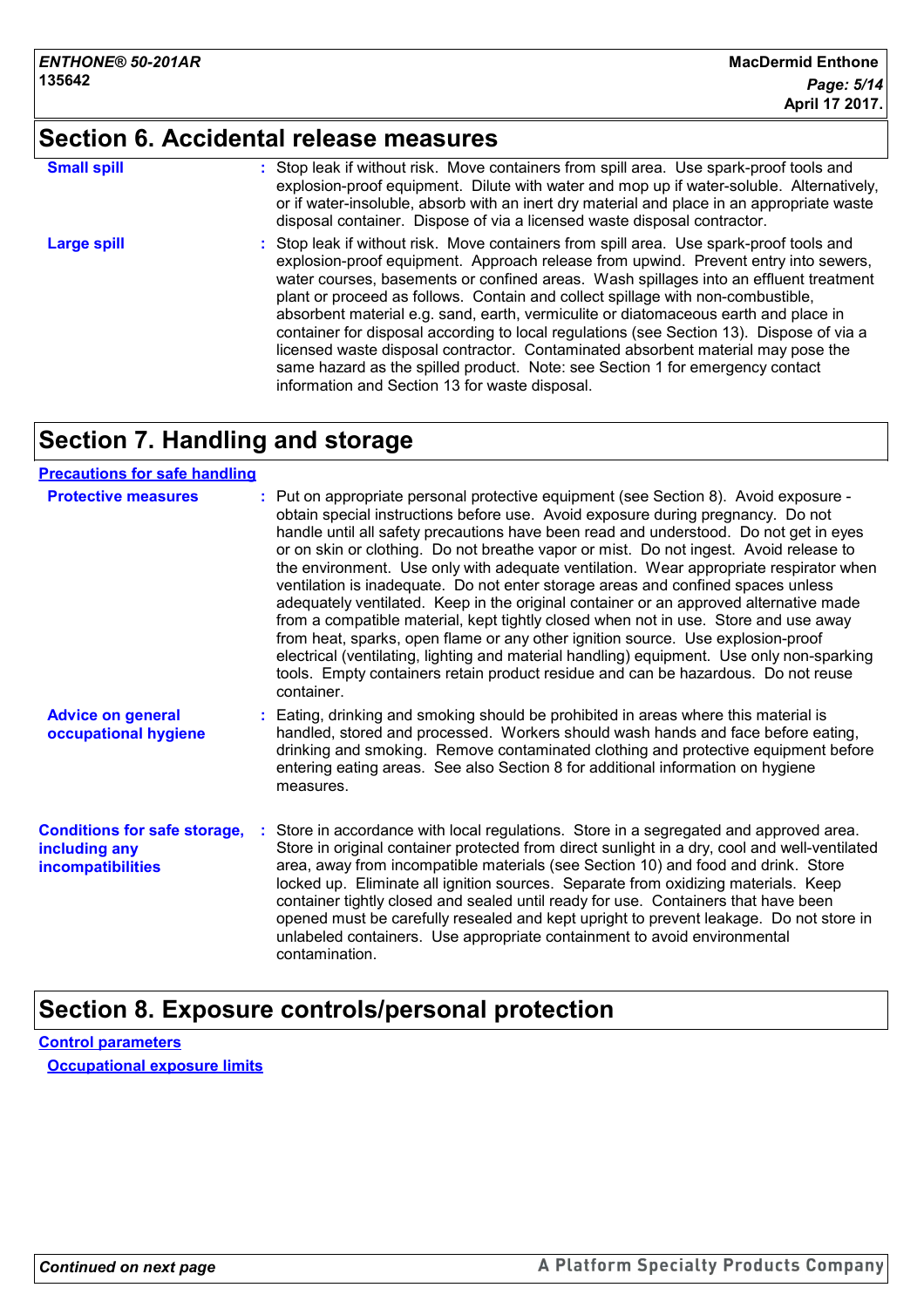# **Section 8. Exposure controls/personal protection**

| <b>Ingredient name</b>          | <b>Exposure limits</b>                                                                     |
|---------------------------------|--------------------------------------------------------------------------------------------|
| <b>b</b> arium sulfate          | ACGIH TLV (United States, 4/2014). Notes: The value is for total                           |
|                                 | dust containing no asbestos and < 1% crystalline silica.                                   |
|                                 | TWA: 5 mg/m <sup>3</sup> 8 hours. Form: Inhalable fraction                                 |
|                                 | <b>ACGIH TLV (United States, 2001).</b>                                                    |
|                                 | TWA: 10 mg/m <sup>3</sup> 8 hours.                                                         |
|                                 | NIOSH REL (United States, 10/2013).                                                        |
|                                 | TWA: 5 mg/m <sup>3</sup> 10 hours. Form: Respirable fraction                               |
|                                 | TWA: 10 mg/m <sup>3</sup> 10 hours. Form: Total                                            |
|                                 | OSHA PEL (United States, 2/2013).                                                          |
|                                 | TWA: 5 mg/m <sup>3</sup> 8 hours. Form: Respirable fraction                                |
|                                 | TWA: 15 mg/m <sup>3</sup> 8 hours. Form: Total dust                                        |
| Inorganic cadmium compounds     | OSHA PEL (United States, 2006).                                                            |
|                                 | TWA: 0.005 mg/m <sup>3</sup> 8 hours. Form: As Cadmium                                     |
|                                 | ACGIH TLV (United States, 4/2014).                                                         |
|                                 | TWA: 0.01 mg/m <sup>3</sup> , (as Cd) 8 hours. Form: Inhalable fraction                    |
|                                 | ACGIH TLV (United States, 4/2014). Notes: as Cd                                            |
|                                 | TWA: 0.002 mg/m <sup>3</sup> , (as Cd) 8 hours. Form: Respirable fraction                  |
| (2-methoxymethylethoxy)propanol | ACGIH TLV (United States, 4/2014). Absorbed through skin.                                  |
|                                 | STEL: 909 mg/m <sup>3</sup> 15 minutes.                                                    |
|                                 | STEL: 150 ppm 15 minutes.<br>TWA: 606 mg/m <sup>3</sup> 8 hours.                           |
|                                 | TWA: 100 ppm 8 hours.                                                                      |
|                                 | NIOSH REL (United States, 10/2013). Absorbed through skin.                                 |
|                                 | STEL: 900 mg/m <sup>3</sup> 15 minutes.                                                    |
|                                 | STEL: 150 ppm 15 minutes.                                                                  |
|                                 | TWA: 600 mg/m <sup>3</sup> 10 hours.                                                       |
|                                 | TWA: 100 ppm 10 hours.                                                                     |
|                                 | OSHA PEL (United States, 2/2013). Absorbed through skin.                                   |
|                                 | TWA: 600 mg/m <sup>3</sup> 8 hours.                                                        |
|                                 | TWA: 100 ppm 8 hours.                                                                      |
| 2-methoxy-1-methylethyl acetate | AIHA WEEL (United States, 10/2011).                                                        |
|                                 | TWA: 50 ppm 8 hours.                                                                       |
| petroleum solvent naphtha       | Manufacturer (United States, 2/2006).                                                      |
|                                 | TWA: 100 ppm 8 hours.                                                                      |
| Inorganic filler                | OSHA PEL (United States, 2/2013).                                                          |
|                                 | TWA: 15 mg/m <sup>3</sup> 8 hours. Form: Total dust                                        |
|                                 |                                                                                            |
|                                 | ACGIH TLV (United States, 4/2014). Notes: Substance identified                             |
|                                 | by other sources as a suspected or confirmed human carcinogen.                             |
|                                 | 1996 Adoption Substances for which the TLV is higher than the                              |
|                                 | OSHA Permissible Exposure Limit (PEL) and/or the NIOSH                                     |
|                                 | Recommended Exposure Limit (REL). See CFR 58(124) :                                        |
|                                 | 36338-33351, June 30, 1993, for revised OSHA PEL. Refers to                                |
|                                 | Appendix A -- Carcinogens.                                                                 |
|                                 | TWA: 10 mg/m <sup>3</sup> 8 hours.                                                         |
|                                 |                                                                                            |
| <b>Appropriate engineering</b>  | : Use only with adequate ventilation. Use process enclosures, local exhaust ventilation or |
| controls                        | other engineering controls to keep worker exposure to airborne contaminants below any      |
|                                 | recommended or statutory limits. The engineering controls also need to keep gas,           |
|                                 | vapor or dust concentrations below any lower explosive limits. Use explosion-proof         |
|                                 | ventilation equipment.                                                                     |
| <b>Environmental exposure</b>   | : Emissions from ventilation or work process equipment should be checked to ensure         |
| controls                        | they comply with the requirements of environmental protection legislation. In some         |
|                                 | cases, fume scrubbers, filters or engineering modifications to the process equipment       |
|                                 |                                                                                            |
|                                 | will be necessary to reduce emissions to acceptable levels.                                |

#### **Individual protection measures**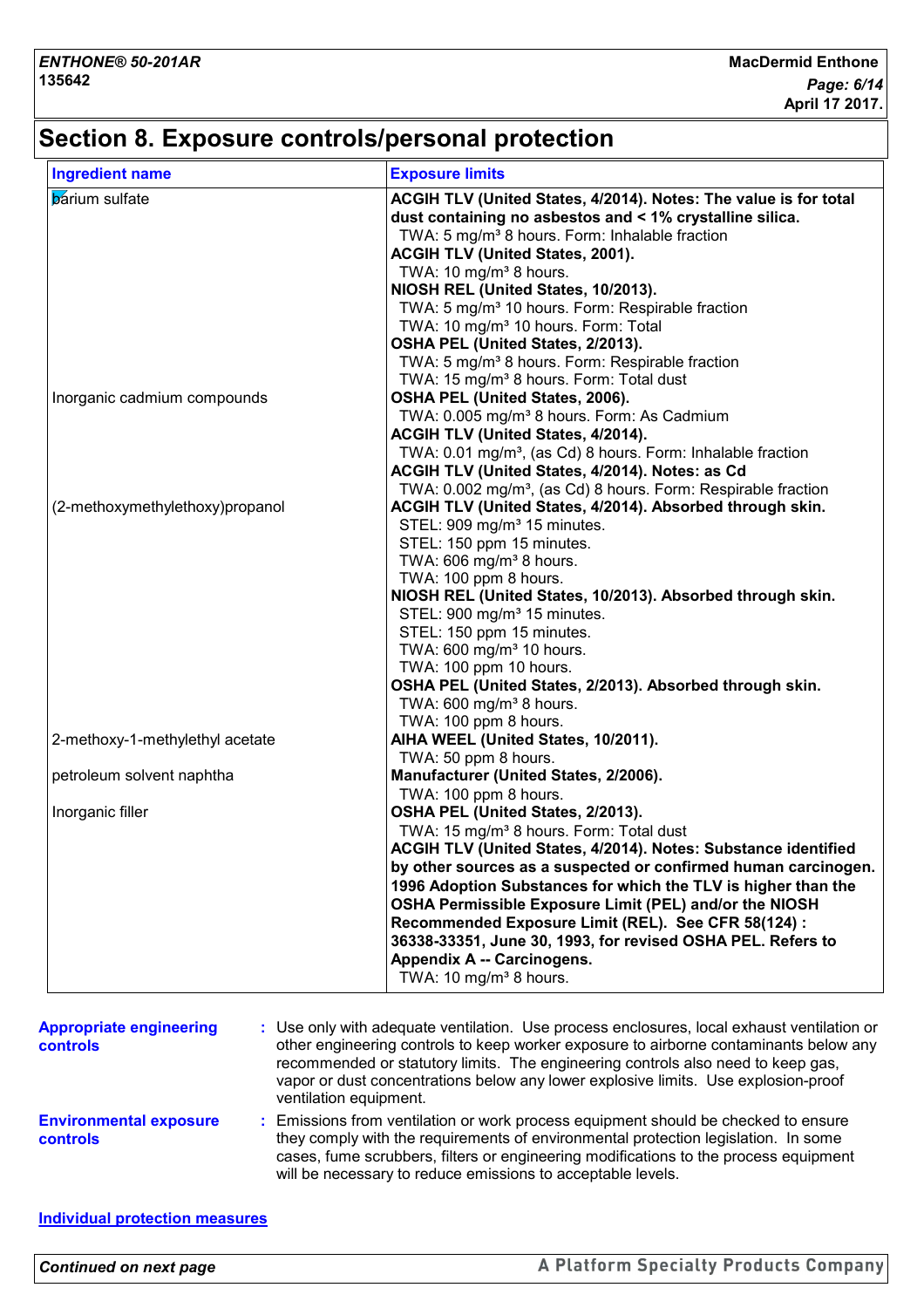# **Section 8. Exposure controls/personal protection**

| <b>Hygiene measures</b>       | : Wash hands, forearms and face thoroughly after handling chemical products, before<br>eating, smoking and using the lavatory and at the end of the working period.<br>Appropriate techniques should be used to remove potentially contaminated clothing.<br>Wash contaminated clothing before reusing. Ensure that eyewash stations and safety<br>showers are close to the workstation location.                                                                                                                                                                                                                      |
|-------------------------------|------------------------------------------------------------------------------------------------------------------------------------------------------------------------------------------------------------------------------------------------------------------------------------------------------------------------------------------------------------------------------------------------------------------------------------------------------------------------------------------------------------------------------------------------------------------------------------------------------------------------|
| <b>Eye/face protection</b>    | : Safety eyewear complying with an approved standard should be used when a risk<br>assessment indicates this is necessary to avoid exposure to liquid splashes, mists,<br>gases or dusts. If contact is possible, the following protection should be worn, unless<br>the assessment indicates a higher degree of protection: chemical splash goggles.                                                                                                                                                                                                                                                                  |
| <b>Skin protection</b>        |                                                                                                                                                                                                                                                                                                                                                                                                                                                                                                                                                                                                                        |
| <b>Hand protection</b>        | : Chemical-resistant, impervious gloves complying with an approved standard should be<br>worn at all times when handling chemical products if a risk assessment indicates this is<br>necessary. Considering the parameters specified by the glove manufacturer, check<br>during use that the gloves are still retaining their protective properties. It should be<br>noted that the time to breakthrough for any glove material may be different for different<br>glove manufacturers. In the case of mixtures, consisting of several substances, the<br>protection time of the gloves cannot be accurately estimated. |
| <b>Body protection</b>        | : Personal protective equipment for the body should be selected based on the task being<br>performed and the risks involved and should be approved by a specialist before<br>handling this product.                                                                                                                                                                                                                                                                                                                                                                                                                    |
| <b>Other skin protection</b>  | : Appropriate footwear and any additional skin protection measures should be selected<br>based on the task being performed and the risks involved and should be approved by a<br>specialist before handling this product.                                                                                                                                                                                                                                                                                                                                                                                              |
| <b>Respiratory protection</b> | : Use a properly fitted, air-purifying or air-fed respirator complying with an approved<br>standard if a risk assessment indicates this is necessary. Respirator selection must be<br>based on known or anticipated exposure levels, the hazards of the product and the safe<br>working limits of the selected respirator.                                                                                                                                                                                                                                                                                             |

# **Section 9. Physical and chemical properties**

| <b>Appearance</b>                                      |                                               |
|--------------------------------------------------------|-----------------------------------------------|
| <b>Physical state</b>                                  | : Liquid.                                     |
| <b>Color</b>                                           | : Yellow.                                     |
| Odor                                                   | : Mild.                                       |
| <b>Odor threshold</b>                                  | : Not available.                              |
| рH                                                     | : Not available.                              |
| <b>Melting point</b>                                   | : Not available.                              |
| <b>Boiling point</b>                                   | 173.89°C (345°F)                              |
| <b>Flash point</b>                                     | Closed cup: 71.11°C (160°F) [Pensky-Martens.] |
| <b>Evaporation rate</b>                                | : Not available.                              |
| <b>Flammability (solid, gas)</b>                       | : Not available.                              |
| <b>Lower and upper explosive</b><br>(flammable) limits | : Not available.                              |
| <b>Vapor pressure</b>                                  | $:$ Not available.                            |
| <b>Vapor density</b>                                   | : Not available.                              |
| <b>Relative density</b>                                | : 1.42                                        |
| <b>Solubility</b>                                      | $:$ Not available.                            |
| <b>VOC</b>                                             | : $415.4$ g/l                                 |
| <b>Partition coefficient: n-</b><br>octanol/water      | : Not available.                              |
| <b>Auto-ignition temperature</b>                       | $:$ Not available.                            |
| <b>Decomposition temperature</b>                       | $:$ Not available.                            |
|                                                        |                                               |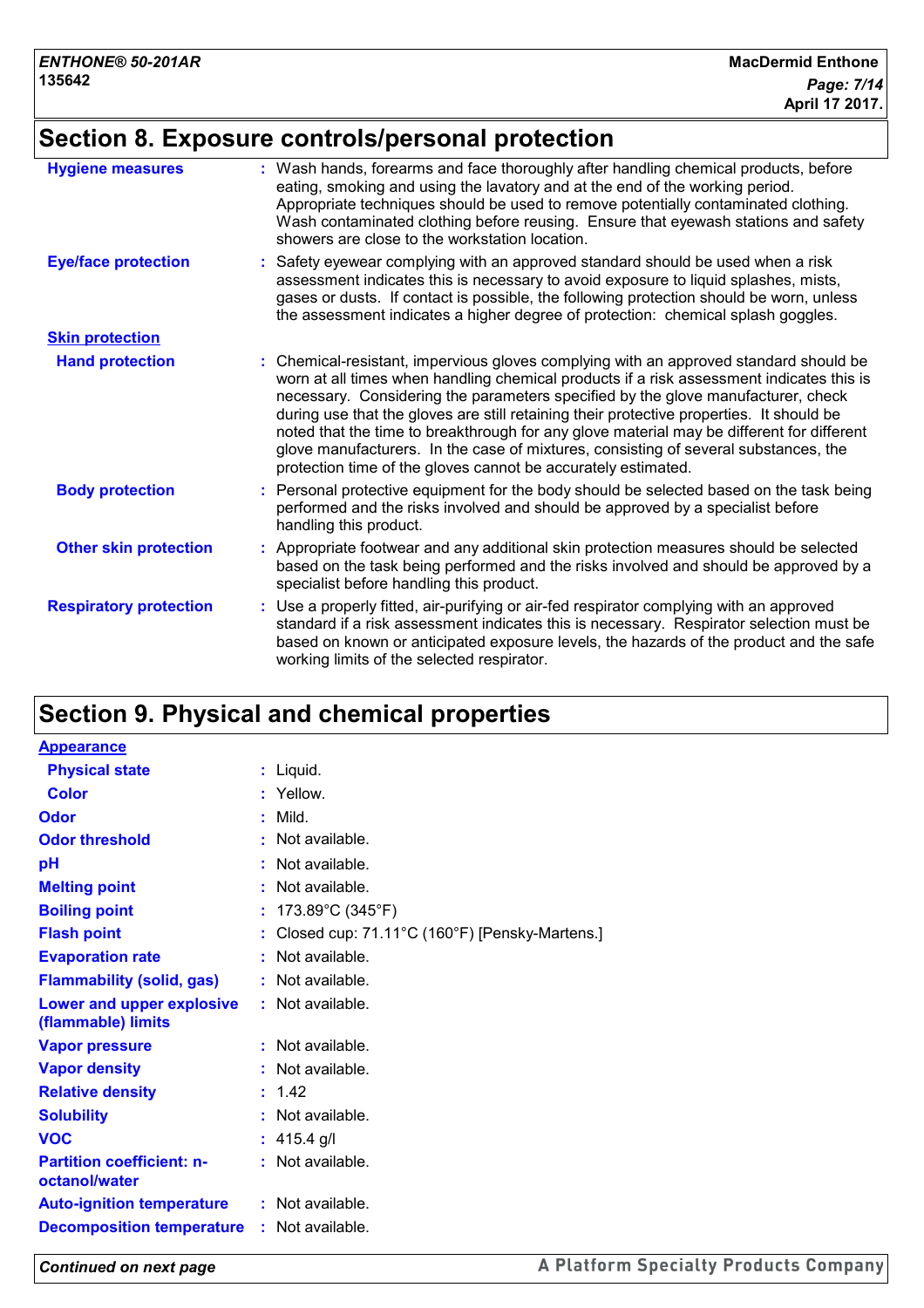## **Section 9. Physical and chemical properties**

**Viscosity :** Not available.

# **Section 10. Stability and reactivity**

| <b>Reactivity</b>                                 |    | : No specific test data related to reactivity available for this product or its ingredients.                                                                                 |
|---------------------------------------------------|----|------------------------------------------------------------------------------------------------------------------------------------------------------------------------------|
| <b>Chemical stability</b>                         |    | : The product is stable.                                                                                                                                                     |
| <b>Possibility of hazardous</b><br>reactions      |    | : Under normal conditions of storage and use, hazardous reactions will not occur.                                                                                            |
| <b>Conditions to avoid</b>                        |    | : Avoid all possible sources of ignition (spark or flame). Do not pressurize, cut, weld,<br>braze, solder, drill, grind or expose containers to heat or sources of ignition. |
| Incompatibility with various<br>substances        | ÷. | Reactive or incompatible with the following materials: oxidizing materials, acids and<br>moisture.                                                                           |
| <b>Hazardous decomposition</b><br><b>products</b> |    | : Under normal conditions of storage and use, hazardous decomposition products should<br>not be produced.                                                                    |
| <b>Other Hazardous</b><br>decomposition products  |    | : carbon oxides $(CO, CO2)$ , nitrogen oxides $(NO, NO2$ etc.), sulfur oxides $(SO2, SO3$ etc.),<br>metal oxides                                                             |
| <b>Hazardous polymerization</b>                   |    | : Under normal conditions of storage and use, hazardous polymerization will not occur.                                                                                       |

# **Section 11. Toxicological information**

|  |  | <b>Routes of entr</b> |  |  |
|--|--|-----------------------|--|--|
|  |  |                       |  |  |

**Routes of entry :** Dermal contact. Eye contact. Inhalation. Ingestion.

| <b>Acute toxicity</b>                 |                                 |                |                           |                 |
|---------------------------------------|---------------------------------|----------------|---------------------------|-----------------|
| <b>Product/ingredient name</b>        | <b>Result</b>                   | <b>Species</b> | <b>Dose</b>               | <b>Exposure</b> |
| <b>Inorganic cadmium</b><br>compounds | LD50 Oral                       | Rat            | 7080 mg/kg                |                 |
| 2-(2-ethoxyethoxy)ethyl<br>acetate    | LD50 Dermal                     | Rabbit         | 15000 mg/kg               |                 |
|                                       | LD50 Oral                       | Rat            | 11000 mg/kg               |                 |
| 2-methoxy-1-methylethyl<br>acetate    | LD50 Dermal                     | Rabbit         | -5 g/kg                   |                 |
|                                       | LD50 Oral                       | Rat            | 8532 mg/kg                |                 |
| zinc Salt                             | LC50 Inhalation Dusts and mists | Rat            | $>5040$ mg/m <sup>3</sup> | 4 hours         |
|                                       | LD50 Oral                       | Rat            | >2000 mg/kg               |                 |
| petroleum solvent naphtha             | <b>LC50 Inhalation Vapor</b>    | Rat            | $>590$ mg/m <sup>3</sup>  | 4 hours         |
|                                       | LD50 Dermal                     | Rabbit         | >2000 mg/kg               |                 |
|                                       | LD50 Oral                       | Rat            | 3200 mg/kg                |                 |

#### **Irritation/Corrosion**

| <b>Product/ingredient name</b>            | <b>Result</b>            | <b>Species</b> | <b>Score</b> | <b>Exposure</b>                            | <b>Observation</b>       |
|-------------------------------------------|--------------------------|----------------|--------------|--------------------------------------------|--------------------------|
| $\sqrt{2}$ -ethoxyethoxy)ethyl<br>acetate | Eyes - Moderate irritant | Rabbit         |              | 500<br>milligrams                          |                          |
|                                           | Skin - Mild irritant     | Rabbit         |              | 500<br>milligrams                          |                          |
| (2-methoxymethylethoxy)<br>propanol       | Eyes - Mild irritant     | Human          |              | 8 milligrams                               | $\overline{\phantom{a}}$ |
|                                           | Eyes - Mild irritant     | Rabbit         |              | 24 hours 500<br>milligrams                 |                          |
|                                           | Skin - Mild irritant     | Rabbit         |              | 500<br>milligrams                          |                          |
| petroleum solvent naphtha                 | Skin - Mild irritant     | Rabbit         |              | 24 hours 500<br>microliters                | $\overline{\phantom{a}}$ |
| Inorganic filler                          | Skin - Mild irritant     | Human          |              | 72 hours 300<br>Micrograms<br>Intermittent | $\overline{\phantom{a}}$ |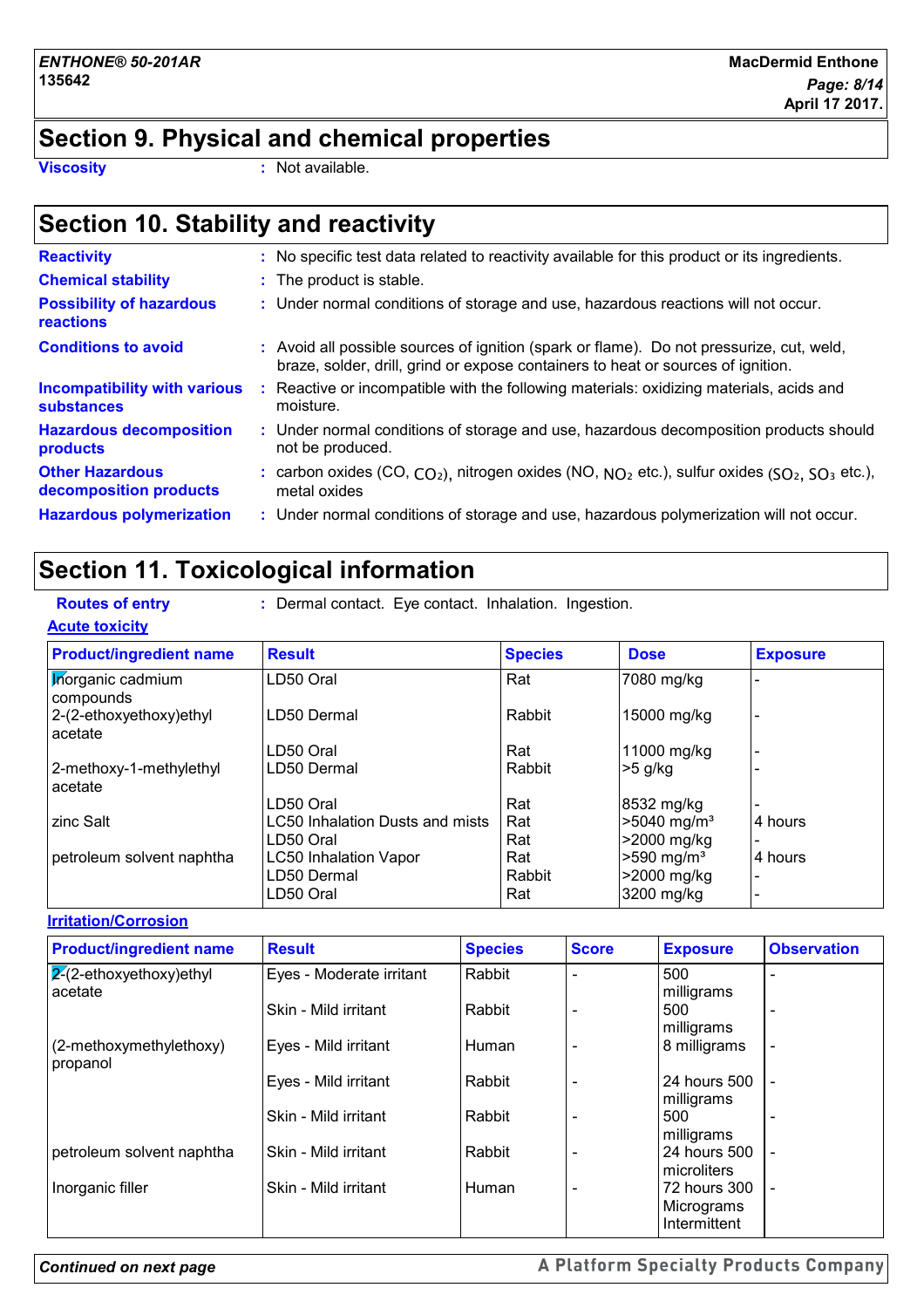# **Section 11. Toxicological information**

#### **Sensitization**

Not available.

#### **Mutagenicity**

| <b>Product/ingredient name</b> | <b>Test</b> | <b>Experiment</b>                                               | <b>Result</b> |
|--------------------------------|-------------|-----------------------------------------------------------------|---------------|
| Inorganic cadmium<br>compounds |             | Experiment: In vitro<br>Subject: Mammalian-Animal<br>Cell: Germ | Positive      |
|                                |             | Experiment: In vitro<br>Subject: Mammalian-Human<br>Cell: Germ  | Positive      |

#### **Carcinogenicity**

No applicable toxicity data

#### **Additional information:**

#### **Classification**

| <b>Product/ingredient name</b>   | <b>OSHA</b> | <b>IARC</b> | <b>NTP</b>                      |
|----------------------------------|-------------|-------------|---------------------------------|
| Inorganic cadmium<br>  compounds |             |             | Known to be a human carcinogen. |
| Inorganic filler                 |             | 2Β          |                                 |

#### **Reproductive toxicity**

Not available.

#### **Teratogenicity**

Not available.

#### **Specific target organ toxicity (single exposure)**

Not available.

#### **Specific target organ toxicity (repeated exposure)**

| <b>Name</b>                 | <b>Category</b> | <b>Route of</b><br><b>exposure</b> | <b>Target organs</b> |
|-----------------------------|-----------------|------------------------------------|----------------------|
| Inorganic cadmium compounds | Category 1      | I Not determined                   | I Not determined     |

#### **Aspiration hazard**

| <b>Name</b>               | <b>Result</b>                |
|---------------------------|------------------------------|
| petroleum solvent naphtha | ASPIRATION HAZARD - Category |

| Information on the likely<br>routes of exposure | : Routes of entry anticipated: Oral, Dermal, Inhalation.                                   |
|-------------------------------------------------|--------------------------------------------------------------------------------------------|
| <b>Potential acute health effects</b>           |                                                                                            |
| <b>Eye contact</b>                              | : Causes serious eye irritation.                                                           |
| <b>Inhalation</b>                               | $:$ Harmful if inhaled.                                                                    |
| <b>Skin contact</b>                             | : No known significant effects or critical hazards.                                        |
| <b>Ingestion</b>                                | : No known significant effects or critical hazards.                                        |
|                                                 | <b>Symptoms related to the physical, chemical and toxicological characteristics</b>        |
| <b>Eye contact</b>                              | : Adverse symptoms may include the following:<br>pain or irritation<br>watering<br>redness |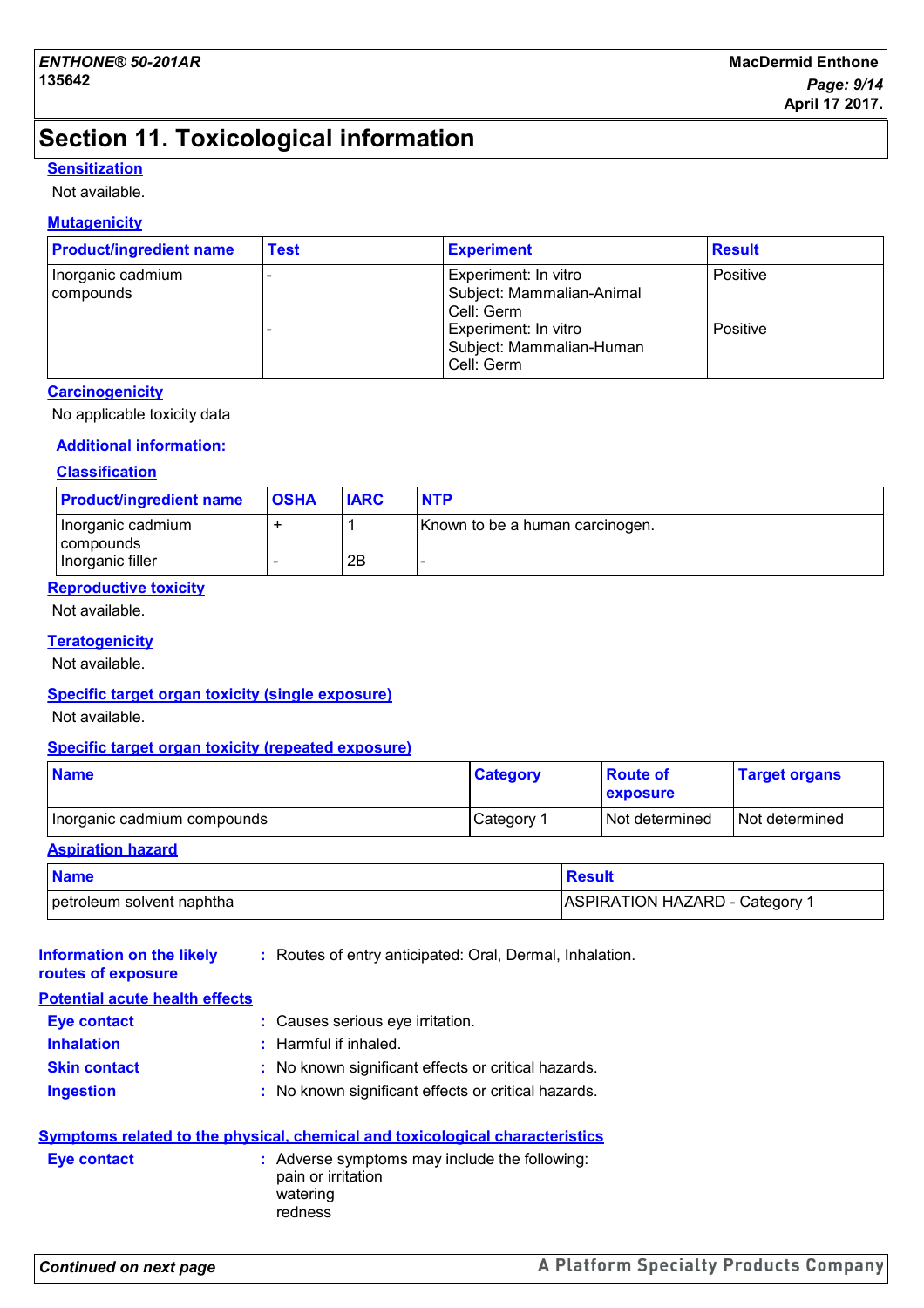# **Section 11. Toxicological information**

| <b>Inhalation</b>   | : Adverse symptoms may include the following:<br>reduced fetal weight<br>increase in fetal deaths<br>skeletal malformations |
|---------------------|-----------------------------------------------------------------------------------------------------------------------------|
| <b>Skin contact</b> | : Adverse symptoms may include the following:<br>reduced fetal weight<br>increase in fetal deaths<br>skeletal malformations |
| <b>Ingestion</b>    | : Adverse symptoms may include the following:<br>reduced fetal weight<br>increase in fetal deaths<br>skeletal malformations |

|                                                   | Delayed and immediate effects and also chronic effects from short and long term exposure |
|---------------------------------------------------|------------------------------------------------------------------------------------------|
| <b>Short term exposure</b>                        |                                                                                          |
| <b>Potential immediate</b><br><b>effects</b>      | $:$ Not available.                                                                       |
| <b>Potential delayed effects</b>                  | : Not available.                                                                         |
| Long term exposure                                |                                                                                          |
| <b>Potential immediate</b><br><b>effects</b>      | $:$ Not available.                                                                       |
| <b>Potential delayed effects : Not available.</b> |                                                                                          |
| <b>Potential chronic health effects</b>           |                                                                                          |
| <b>General</b>                                    | : May cause damage to organs through prolonged or repeated exposure.                     |
| <b>Carcinogenicity</b>                            | : May cause cancer. Risk of cancer depends on duration and level of exposure.            |
| <b>Mutagenicity</b>                               | : No known significant effects or critical hazards.                                      |
| <b>Teratogenicity</b>                             | : Suspected of damaging the unborn child.                                                |
| <b>Developmental effects</b>                      | : No known significant effects or critical hazards.                                      |
| <b>Fertility effects</b>                          | : Suspected of damaging fertility.                                                       |

#### **Numerical measures of toxicity**

| <b>Acute toxicity estimates</b>    |                             |  |  |  |
|------------------------------------|-----------------------------|--|--|--|
| <b>Route</b>                       | <b>ATE</b> value            |  |  |  |
| <b>Oral</b><br>Inhalation (vapors) | 70094.2 mg/kg<br>10.95 mg/l |  |  |  |

# **Section 12. Ecological information**

| <b>Toxicity</b> |  |
|-----------------|--|
|-----------------|--|

| <b>Product/ingredient name</b>      | <b>Result</b>                     | <b>Species</b>                               | <b>Exposure</b> |
|-------------------------------------|-----------------------------------|----------------------------------------------|-----------------|
| <b>b</b> arium sulfate              | Acute EC50 634 mg/l Fresh water   | Crustaceans - Cypris subglobosa              | 48 hours        |
|                                     | Acute EC50 32000 µg/l Fresh water | Daphnia - Daphnia magna                      | 48 hours        |
| Inorganic cadmium<br>compounds      | Acute LC50 11 µg/l Fresh water    | Daphnia - Daphnia magna -<br>Neonate         | 48 hours        |
|                                     | Acute LC50 108 µg/l Fresh water   | Fish - Pimephales promelas -<br>Neonate      | 96 hours        |
| 2-(2-ethoxyethoxy)ethyl<br>acetate  | LC50 110 mg/l                     | l Fish                                       | 96 hours        |
| (2-methoxymethylethoxy)<br>propanol | EC50 >969 mg/l                    | Algae                                        | 96 hours        |
| 2-methoxy-1-methylethyl<br>acetate  | Acute EC50 500 mg/l               | Daphnia                                      | 48 hours        |
| <b>Continued on next page</b>       |                                   | <b>A Platform Specialty Products Company</b> |                 |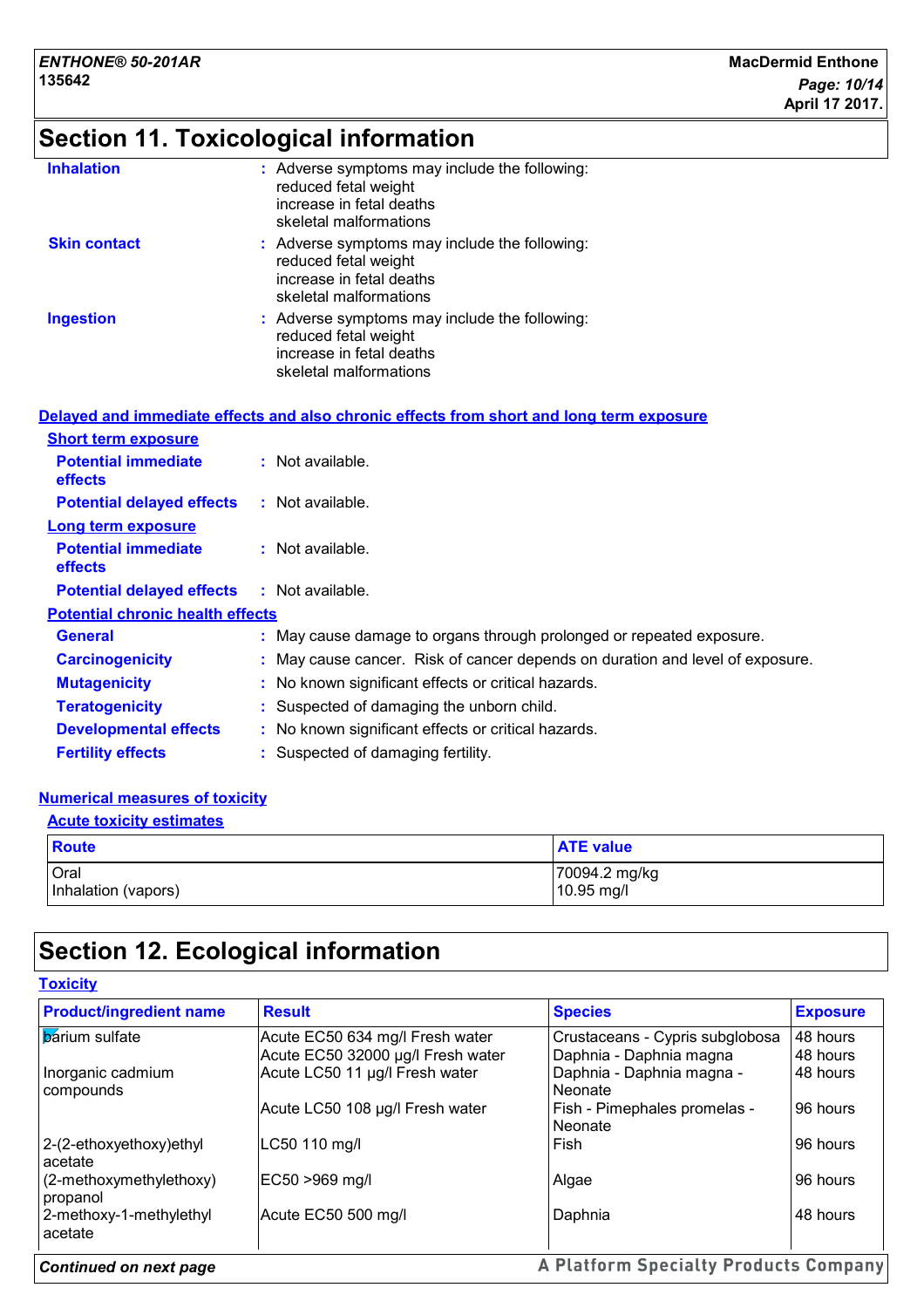# **Section 12. Ecological information**

|                  | Acute LC50 161 mg/l                   | Fish                                          | 96 hours |
|------------------|---------------------------------------|-----------------------------------------------|----------|
| zinc Salt        | Acute LC50 >30000 ppm Fresh water     | Daphnia - Daphnia magna -<br>Neonate          | 48 hours |
|                  | Acute LC50 1826000 µg/l Fresh water   | Fish - Pimephales promelas -<br>Neonate       | 96 hours |
|                  | Chronic NOEC 1 µg/l Fresh water       | Daphnia - Daphnia magna -<br>Neonate          | 21 days  |
| Inorganic filler | Acute LC50 3 mg/l Fresh water         | Crustaceans - Ceriodaphnia<br>dubia - Neonate | 48 hours |
|                  | Acute LC50 6.5 mg/l Fresh water       | Daphnia - Daphnia pulex -<br>Neonate          | 48 hours |
|                  | Acute LC50 >1000000 µg/l Marine water | Fish - Fundulus heteroclitus                  | 96 hours |

#### **Persistence and degradability**

#### Not available.

**Bioaccumulative potential**

| <b>Product/ingredient name</b>                | $LogP_{ow}$  | <b>BCF</b>        | <b>Potential</b> |
|-----------------------------------------------|--------------|-------------------|------------------|
| <b>Morganic cadmium</b><br>compounds          |              | 1345              | high             |
| 2-(2-ethoxyethoxy)ethyl<br>acetate            | 0.76         | 3.2               | low              |
| (2-methoxymethylethoxy)<br>propanol           | 0.004        |                   | low              |
| 2-methoxy-1-methylethyl<br>acetate            | 1.2          |                   | low              |
| zinc Salt                                     |              | 60960             | high             |
| petroleum solvent naphtha<br>Inorganic filler | 2.8 to $6.5$ | 99 to 5780<br>352 | high<br>low      |

#### **Mobility in soil**

| <b>Soil/water partition</b><br>coefficient (K <sub>oc</sub> ) | : Not available.                                    |
|---------------------------------------------------------------|-----------------------------------------------------|
| <b>Other adverse effects</b>                                  | : No known significant effects or critical hazards. |

## **Section 13. Disposal considerations**

The generation of waste should be avoided or minimized wherever possible. Disposal of this product, solutions and any by-products should at all times comply with the requirements of environmental protection and waste disposal legislation and any regional local authority requirements. Dispose of surplus and non-recyclable products via a licensed waste disposal contractor. Waste should not be disposed of untreated to the sewer unless fully compliant with the requirements of all authorities with jurisdiction. Waste packaging should be recycled. Incineration or landfill should only be considered when recycling is not feasible. This material and its container must be disposed of in a safe way. Care should be taken when handling emptied containers that have not been cleaned or rinsed out. Empty containers or liners may retain some product residues. Vapor from product residues may create a highly flammable or explosive atmosphere inside the container. Do not cut, weld or grind used containers unless they have been cleaned thoroughly internally. Avoid dispersal of spilled material and runoff and contact with soil, waterways, drains and sewers. **Disposal methods :**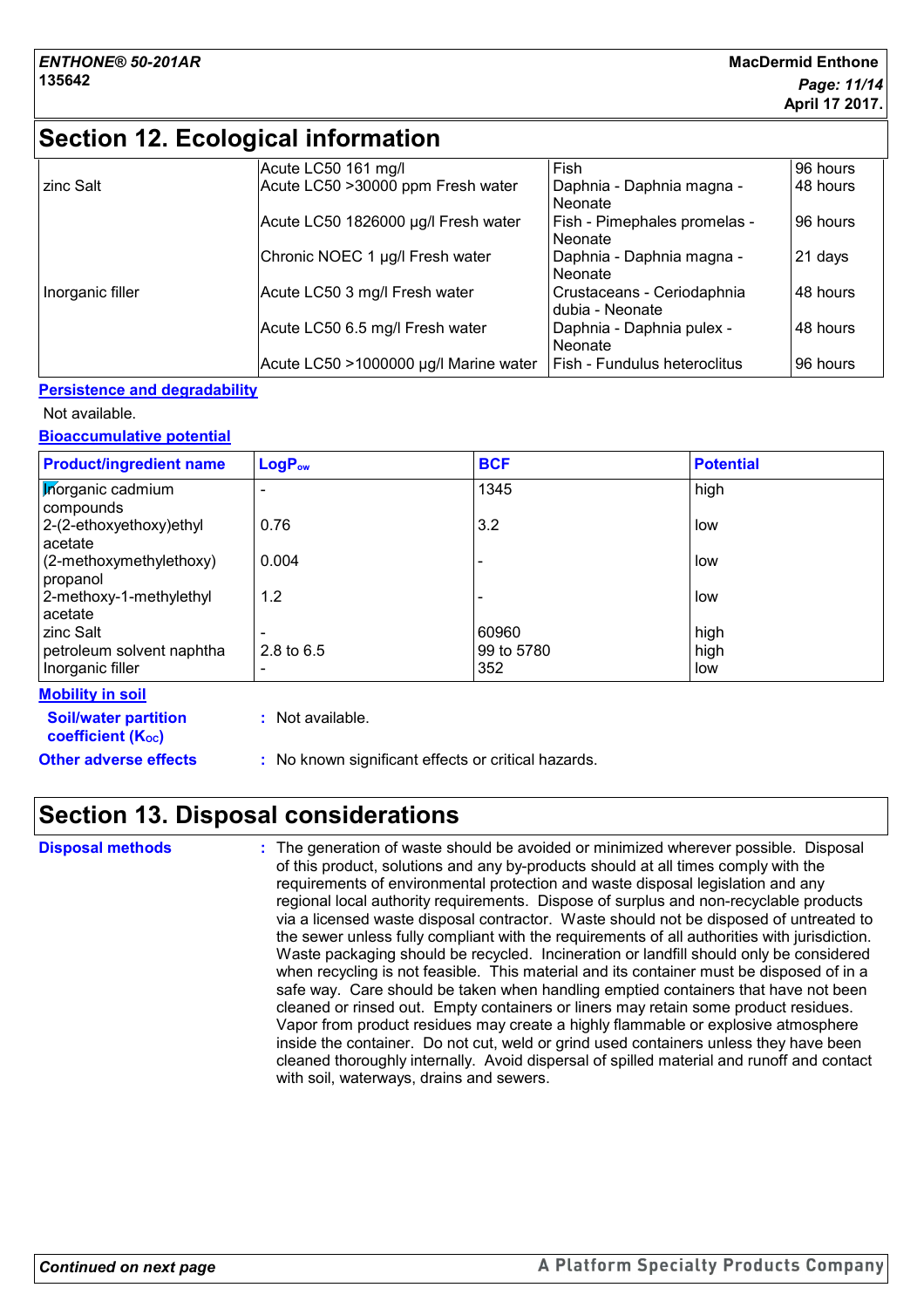# **Section 14. Transport information**

|                                                                              | <b>DOT</b><br><b>Classification</b>                                                                                 | <b>TDG</b><br><b>Classification</b>                                                                               | <b>Mexico</b><br><b>Classification</b>                                                                            | <b>UN</b>                                                                                                         | <b>IMDG</b>                                                                                                       | <b>IATA</b>                                                                                                       |
|------------------------------------------------------------------------------|---------------------------------------------------------------------------------------------------------------------|-------------------------------------------------------------------------------------------------------------------|-------------------------------------------------------------------------------------------------------------------|-------------------------------------------------------------------------------------------------------------------|-------------------------------------------------------------------------------------------------------------------|-------------------------------------------------------------------------------------------------------------------|
| <b>UN number</b>                                                             | Not regulated.                                                                                                      | <b>UN3082</b>                                                                                                     | <b>UN3082</b>                                                                                                     | <b>UN3082</b>                                                                                                     | <b>UN3082</b>                                                                                                     | <b>UN3082</b>                                                                                                     |
| <b>UN proper</b><br>shipping name                                            |                                                                                                                     | <b>ENVIRONMENTALLY</b><br><b>HAZARDOUS</b><br>SUBSTANCE,<br>LIQUID, N.O.S.<br>(Inorganic<br>cadmium<br>compounds) | <b>ENVIRONMENTALLY</b><br><b>HAZARDOUS</b><br>SUBSTANCE,<br>LIQUID, N.O.S.<br>(Inorganic<br>cadmium<br>compounds) | <b>ENVIRONMENTALLY</b><br><b>HAZARDOUS</b><br>SUBSTANCE,<br>LIQUID, N.O.S.<br>(Inorganic<br>cadmium<br>compounds) | <b>ENVIRONMENTALLY</b><br><b>HAZARDOUS</b><br>SUBSTANCE,<br>LIQUID, N.O.S.<br>(Inorganic<br>cadmium<br>compounds) | <b>ENVIRONMENTALLY</b><br><b>HAZARDOUS</b><br>SUBSTANCE,<br>LIQUID, N.O.S.<br>(Inorganic<br>cadmium<br>compounds) |
| <b>Transport</b><br>hazard class(es)                                         |                                                                                                                     | 9<br>$\bigstar$                                                                                                   | 9<br>Alh<br>q                                                                                                     | 9<br>AIN<br>$\bigstar$                                                                                            | 9<br>AllN<br>$\bigstar$                                                                                           | 9<br>AIN<br>$\bigstar$                                                                                            |
| <b>Packing group</b>                                                         |                                                                                                                     | III                                                                                                               | III                                                                                                               | III                                                                                                               | $\mathop{\rm III}$                                                                                                | $\mathop{\rm III}$                                                                                                |
| <b>Environmental</b><br>hazards                                              | No.                                                                                                                 | Yes.                                                                                                              | Yes.                                                                                                              | Yes.                                                                                                              | Yes.                                                                                                              | Yes.                                                                                                              |
| <b>Additional</b><br>information -<br><b>TDG</b><br><b>Classification</b>    | The product is not regulated as a dangerous good when transported by road or rail.                                  |                                                                                                                   |                                                                                                                   |                                                                                                                   |                                                                                                                   |                                                                                                                   |
| <b>Additional</b><br>information -<br><b>Mexico</b><br><b>Classification</b> | The environmentally hazardous substance mark is not required when transported in sizes of $\leq 5$ L or<br>$≤5$ kg. |                                                                                                                   |                                                                                                                   |                                                                                                                   |                                                                                                                   |                                                                                                                   |
| <b>Additional</b><br>information -<br><b>UN</b><br><b>Classification</b>     | The environmentally hazardous substance mark is not required when transported in sizes of $\leq 5$ L or<br>≤5 kg.   |                                                                                                                   |                                                                                                                   |                                                                                                                   |                                                                                                                   |                                                                                                                   |
| <b>Additional</b><br>information -<br><b>IMDG</b><br><b>Classification</b>   | The marine pollutant mark is not required when transported in sizes of $\leq 5$ L or $\leq 5$ kg.                   |                                                                                                                   |                                                                                                                   |                                                                                                                   |                                                                                                                   |                                                                                                                   |
| <b>Additional</b><br>information -<br><b>IATA</b><br><b>Classification</b>   | The environmentally hazardous substance mark is not required when transported in sizes of ≤5 L or<br>≤5 kg.         |                                                                                                                   |                                                                                                                   |                                                                                                                   |                                                                                                                   |                                                                                                                   |

**Special precautions for user Transport within user's premises:** always transport in closed containers that are **:** upright and secure. Ensure that persons transporting the product know what to do in the event of an accident or spillage.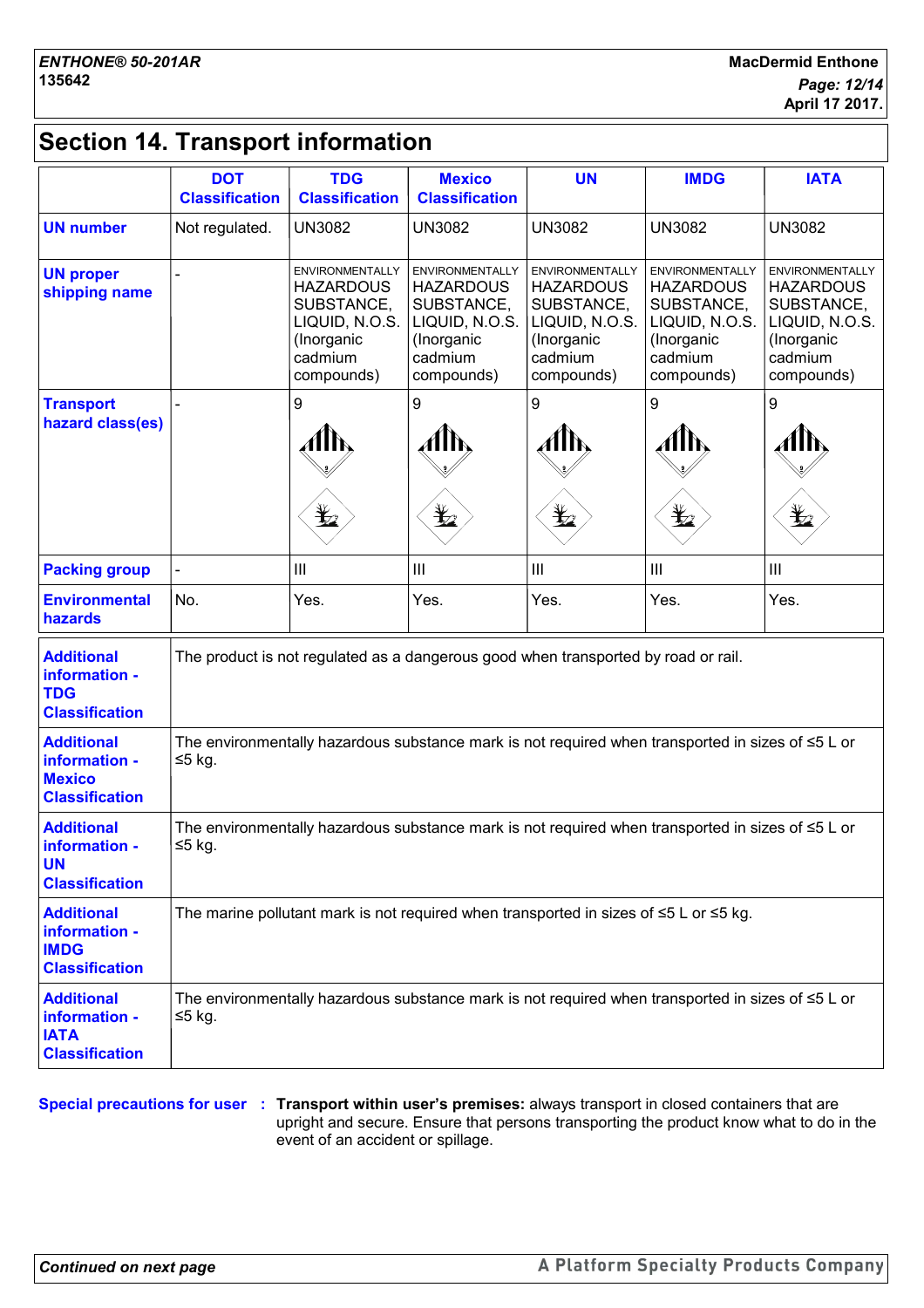# **Section 15. Regulatory information**

| : TSCA 5(a)2 proposed significant new use rule (SNUR): No products were found. |
|--------------------------------------------------------------------------------|
| TSCA 5(a)2 final significant new use rule (SNUR): No products were found.      |
| TSCA 12(b) one-time export notification: No products were found.               |
| TSCA 12(b) annual export notification: No products were found.                 |
| : All components are listed or exempted.                                       |
|                                                                                |

**SARA 302/304**

**Composition/information on ingredients**

No products were found.

#### **SARA 311/312**

**Classification :** Fire hazard

Immediate (acute) health hazard Delayed (chronic) health hazard

#### **SARA 313**

|                                           | <b>Product name</b>                                                                                            | <b>CAS number</b>            | $\frac{9}{6}$                              |
|-------------------------------------------|----------------------------------------------------------------------------------------------------------------|------------------------------|--------------------------------------------|
| <b>Form R - Reporting</b><br>requirements | Morganic cadmium compounds<br>2-(2-ethoxyethoxy) ethyl acetate<br>(2-methoxymethylethoxy)propanol<br>zinc Salt | $112 - 15 - 2$<br>34590-94-8 | $10 - 20$<br>10-20<br>$1 - 10$<br>$1 - 10$ |
| <b>Supplier notification</b>              | Morganic cadmium compounds<br>2-(2-ethoxyethoxy) ethyl acetate<br>zinc Salt                                    | $112 - 15 - 2$               | $10 - 20$<br>$10 - 20$<br>$1 - 10$         |

SARA 313 notifications must not be detached from the SDS and any copying and redistribution of the SDS shall include copying and redistribution of the notice attached to copies of the SDS subsequently redistributed.

#### **California Prop. 65**

**WARNING:** This product contains a chemical known to the State of California to cause cancer and birth defects or other reproductive harm.

**Canada :** At least one component is not listed in DSL but all such components are listed in NDSL.

#### **International lists**

**National inventory**

## **Section 16. Other information**

**Hazardous Material Information System (U.S.A.)**



**Procedure used to derive the classification**